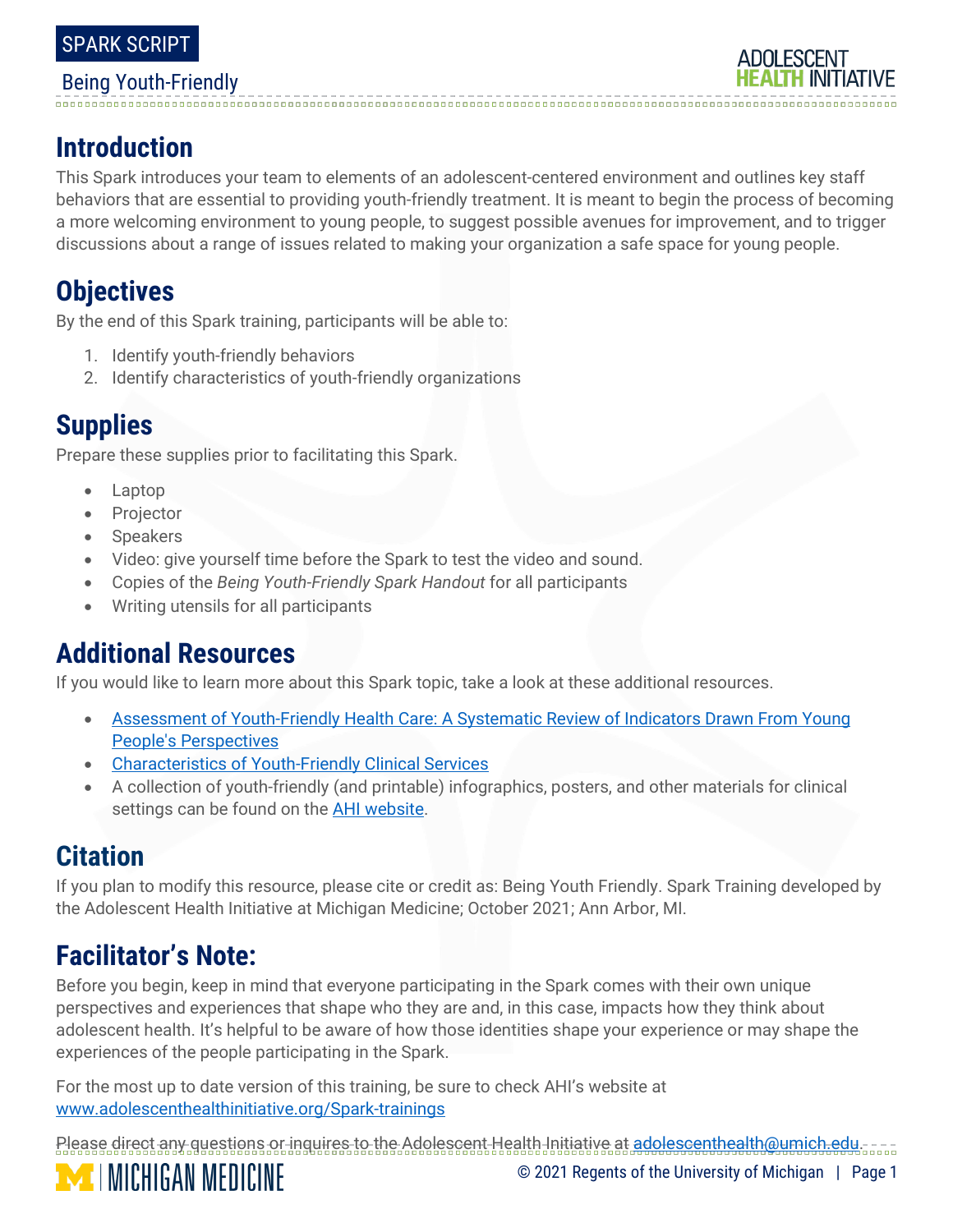

#### Being Youth-Friendly





**For** To help us think back to our own experiences as youth, we're going to do a quick activity. Turn to the people around you and find someone who agrees with or completes the task on your handout. After they complete the task, fill in their name on your handout. Talk to as many of your coworkers as you can over the next few minutes.

#### **COD**

- You would rather hold a baby than talk to a teen.
- You can recall a recent positive interaction with a teenager
- You can name 2 things that are hard about being a teen

The purpose of this activity was to help us think back to our own experiences as young people, and to remind ourselves that it might take special effort for us to meet their needs as we strive to be more youth-centered.

 If you are facilitating this Spark virtually, use the following script/activity instead.  $\bullet$ 



What is something that is hard about working with teens?

What is something that is enjoyable about working with teens?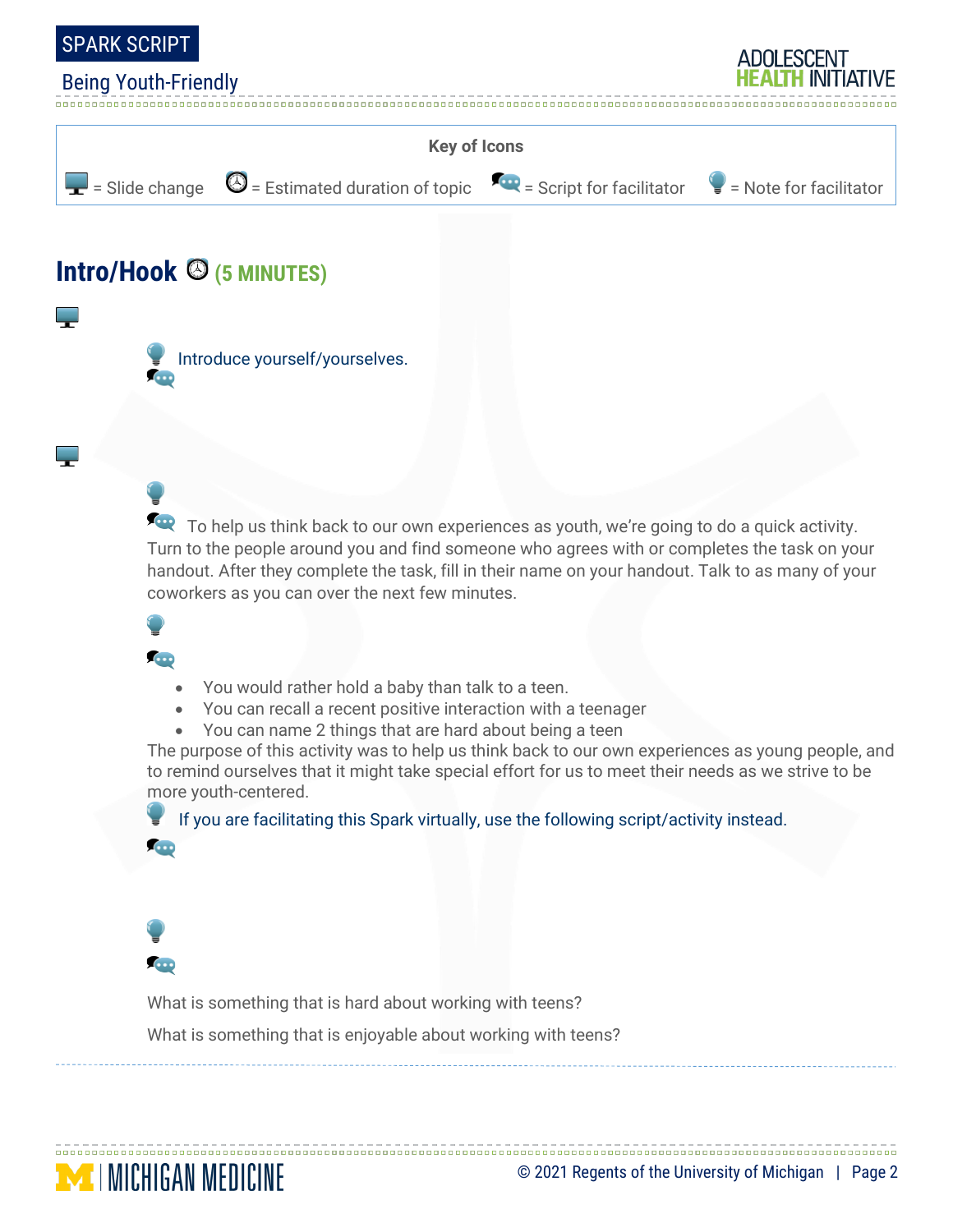

So, if their behaviors are developmentally appropriate, as challenging as they may be, what can we do as adults, to help them along the way?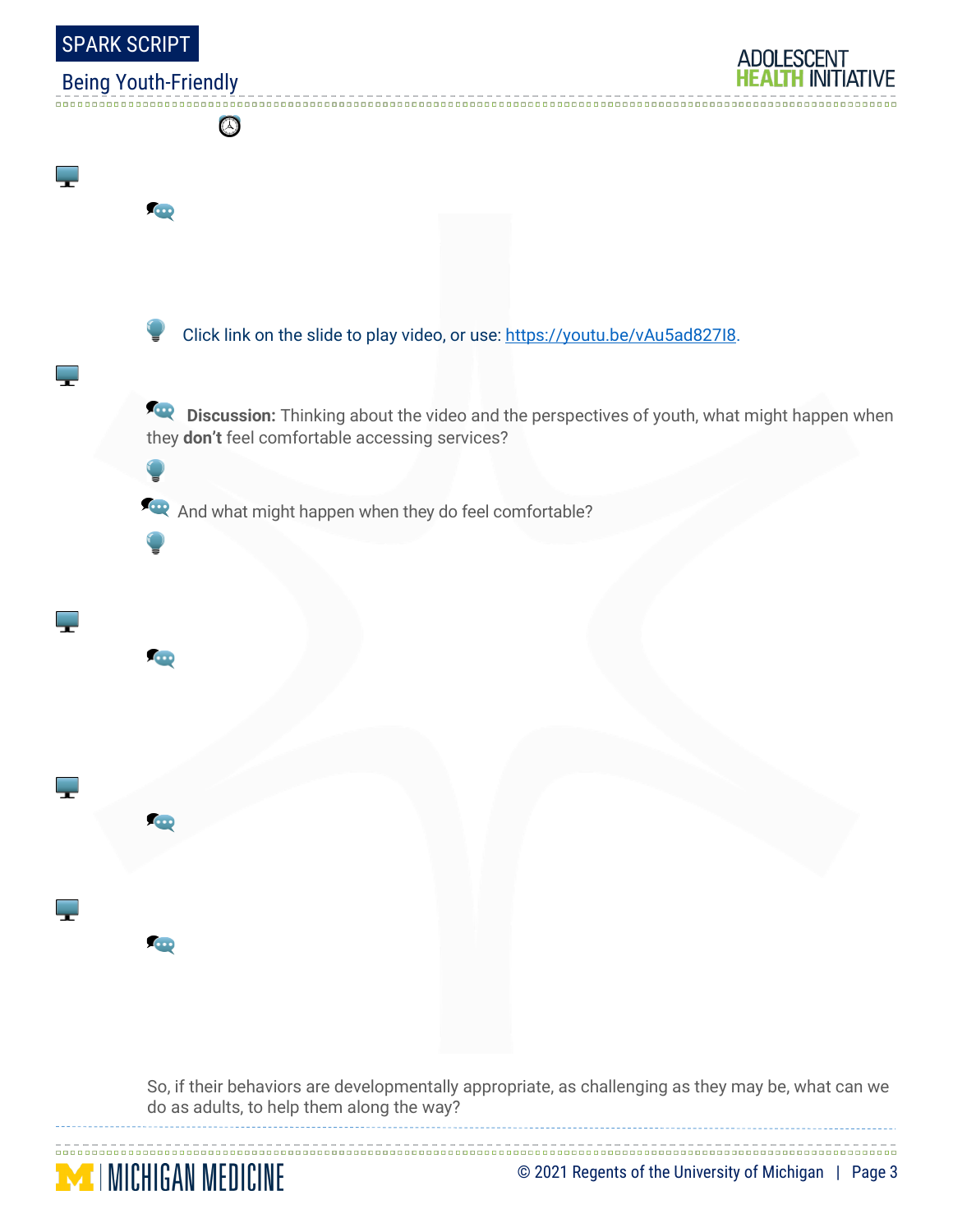SPARK SCRIPT

٣

#### Being Youth-Friendly

Ø

**For** One of our main goals with becoming more youth-friendly is to look at how we interact with young people and help them feel welcome here. There are a lot of ways that youth-serving organizations can be welcoming to young people, and we have 8 of these behaviors listed on the slide and at the bottom of your handout. For the next few minutes, we will review a couple of scenarios, and discuss which youth-friendly behavior that scenario relates to. There is no right answer, and for some there could be multiple answers.

Answer: #2. Provides and/or supports fair treatment and equal opportunity for ALL youth.



n.

Œ

H

**ADOLESCENT**